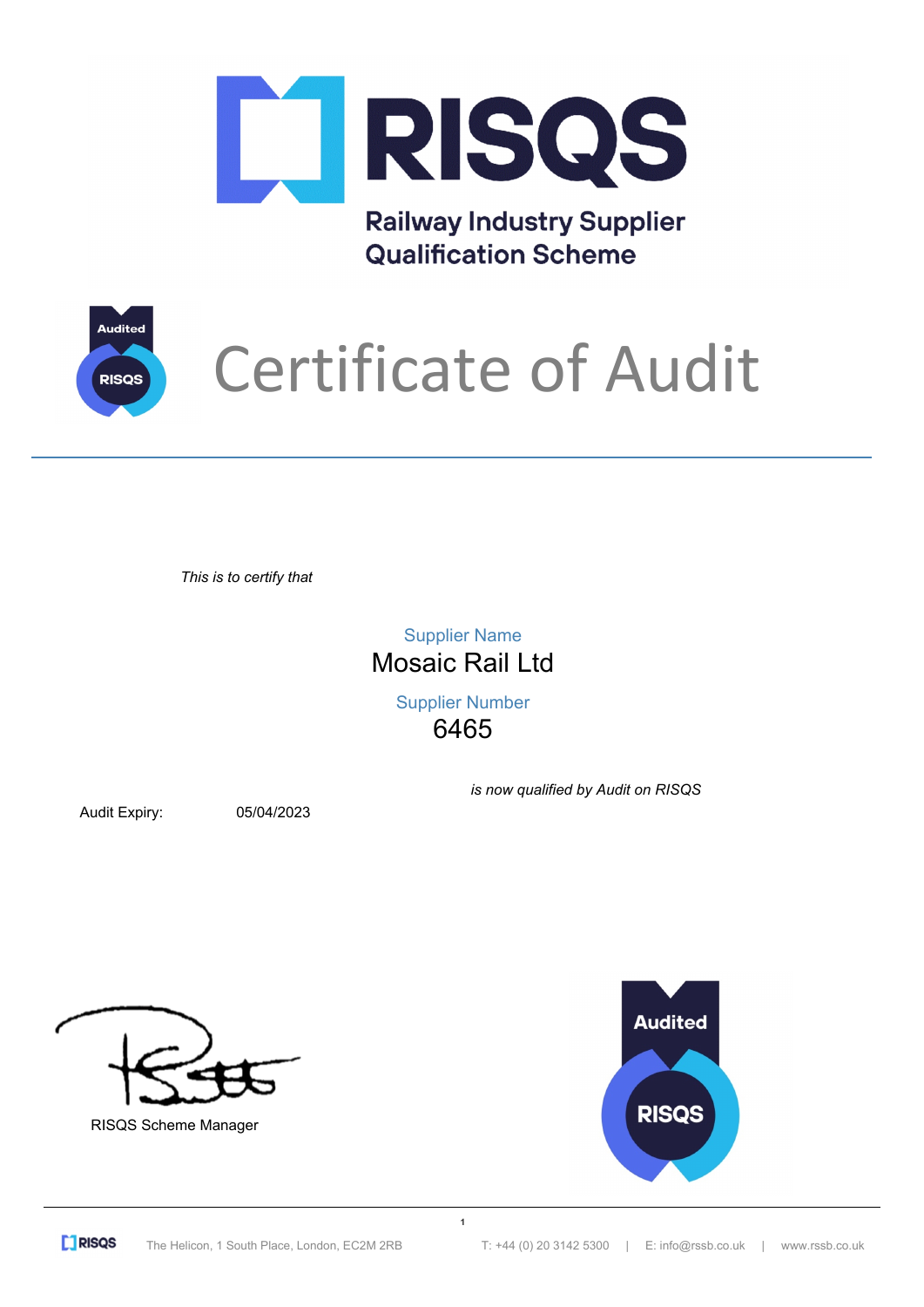## **Modules Covered**

Construction Design and Management Comply,Core

| <b>Supplier ID:</b><br><b>Supplier Name:</b> | 6465<br>Mosaic Rail Ltd                                               |               |
|----------------------------------------------|-----------------------------------------------------------------------|---------------|
| <b>Product Code</b>                          | <b>Product Name</b>                                                   | Result        |
| <b>B.C.1.1.1Q</b>                            | Track Circuits (including Level Crossings) Design                     | $\mathscr{I}$ |
| <b>B.C.1.1.2Q</b>                            | <b>Track Circuit Interrupters Design</b>                              | ℐ             |
| <b>B.C.1.1.3Q</b>                            | Axle Counters (including Level Crossings) Design                      | √             |
| <b>B.C.1.1.4Q</b>                            | Treadles (including Level Crossings) Design                           | ℐ             |
| B.C.1.2.1Q                                   | Colour Light Signals Design                                           | √             |
| <b>B.C.1.2.2Q</b>                            | <b>Banner Signals Design</b>                                          | ℐ             |
| B.C.1.2.3Q                                   | Draw Ahead Signals Design                                             | √             |
| B.C.1.2.4Q                                   | <b>Ground Position Light Signals Design</b>                           | √             |
| <b>B.C.1.2.5Q</b>                            | Signal Lamps (including LEDs) & Lamp Holders Design                   | $\mathscr{A}$ |
| B.C.1.2.6Q                                   | Signal Lenses Design                                                  | √             |
| <b>B.C.1.2.7Q</b>                            | Points Indicators Design                                              | √             |
| <b>B.C.1.2.8Q</b>                            | Right Away/Close Door Indicators (RA/CD) Design                       | ℐ             |
| <b>B.C.1.2.9Q</b>                            | Off Indicators Design                                                 | √             |
| B.C.1.2.10Q                                  | Train Ready To Start (TRTS) Design                                    | ℐ             |
| B.C.1.2.11Q                                  | Marker Posts - Shunt & SPAD Indicators Design                         | √             |
| B.C.1.3.1Q                                   | Level Crossing Controls Design                                        | $\mathscr{I}$ |
| B.C.1.3.2Q                                   | Level Crossing Mechanical Equipment e.g. Booms & Barriers Design      | $\mathscr{A}$ |
| B.C.1.3.3Q                                   | Level Crossing Warning Devices Design                                 | √             |
| B.C.1.3.4Q                                   | Light Units/Wig Wags Design                                           | $\mathscr{A}$ |
| <b>B.C.1.3.5Q</b>                            | Audible Devices - Bells Design                                        | √             |
| B.C.1.3.6Q                                   | Signage Design                                                        | √             |
| <b>B.C.1.3.7Q</b>                            | Predictor (New Level Crossing Train Detection System) Design          | ℐ             |
| <b>B.C.1.4.1Q</b>                            | <b>HPSS Design</b>                                                    | √             |
| <b>B.C.1.4.2Q</b>                            | <b>Clamplock Points Design</b>                                        | ℐ             |
| <b>B.C.1.4.3Q</b>                            | Point Machines Design                                                 | √             |
| <b>B.C.1.4.4Q</b>                            | Mechanical Backdrive Design                                           | ℐ             |
| <b>B.C.1.4.5Q</b>                            | Powerlink Backdrive Design                                            | √             |
| B.C.1.4.6Q                                   | SO (Hydraulic Backdrive) Design                                       |               |
| B.C.1.5.1Q                                   | Patrolman Switch Design                                               |               |
| B.C.1.5.2Q                                   | <b>ATWS Design</b>                                                    |               |
| B.C.1.6.1Q                                   | Route Relay Interlocking Free Wired Both Yellow Book & Western Region |               |
| B.C.1.6.2Q                                   | West Pac 1,2,3,4 Design                                               | √             |
| B.C.1.6.3Q                                   | <b>GEC Geographical Design</b>                                        | √             |
| B.C.1.6.4Q                                   | SSI Design                                                            | ℐ             |
| <b>B.C.1.6.5Q</b>                            | SIMS W Design                                                         | √             |
| B.C.1.6.6Q                                   | Ansaldo Design                                                        | ℐ             |
| B.C.1.7.1Q                                   | Signal Control Panel NX Design                                        | √             |
| B.C.1.7.2Q                                   | Signal Control Panel - One Switch NX Design                           | √             |
| <b>B.C.1.7.3Q</b>                            | <b>VDU Based Systems Design</b>                                       | ✔             |
| B.C.1.7.4Q                                   | IECC Signal Control & Indication Equipment Design                     | ℐ             |
| <b>B.C.1.7.5Q</b>                            | RETB Signal Control & Indication Equipment Design                     | √             |
| B.C.1.8.1Q                                   | Train Describers (Mechanical) Design                                  | ℐ             |
| <b>B.C.1.8.2Q</b>                            | Train Describers (Electronic) Design                                  | √             |
| B.C.1.9.1Q                                   | Ground Frames Manual Design                                           | ℐ             |
| B.C.1.9.2Q                                   | <b>Ground Frames Powered Design</b>                                   |               |